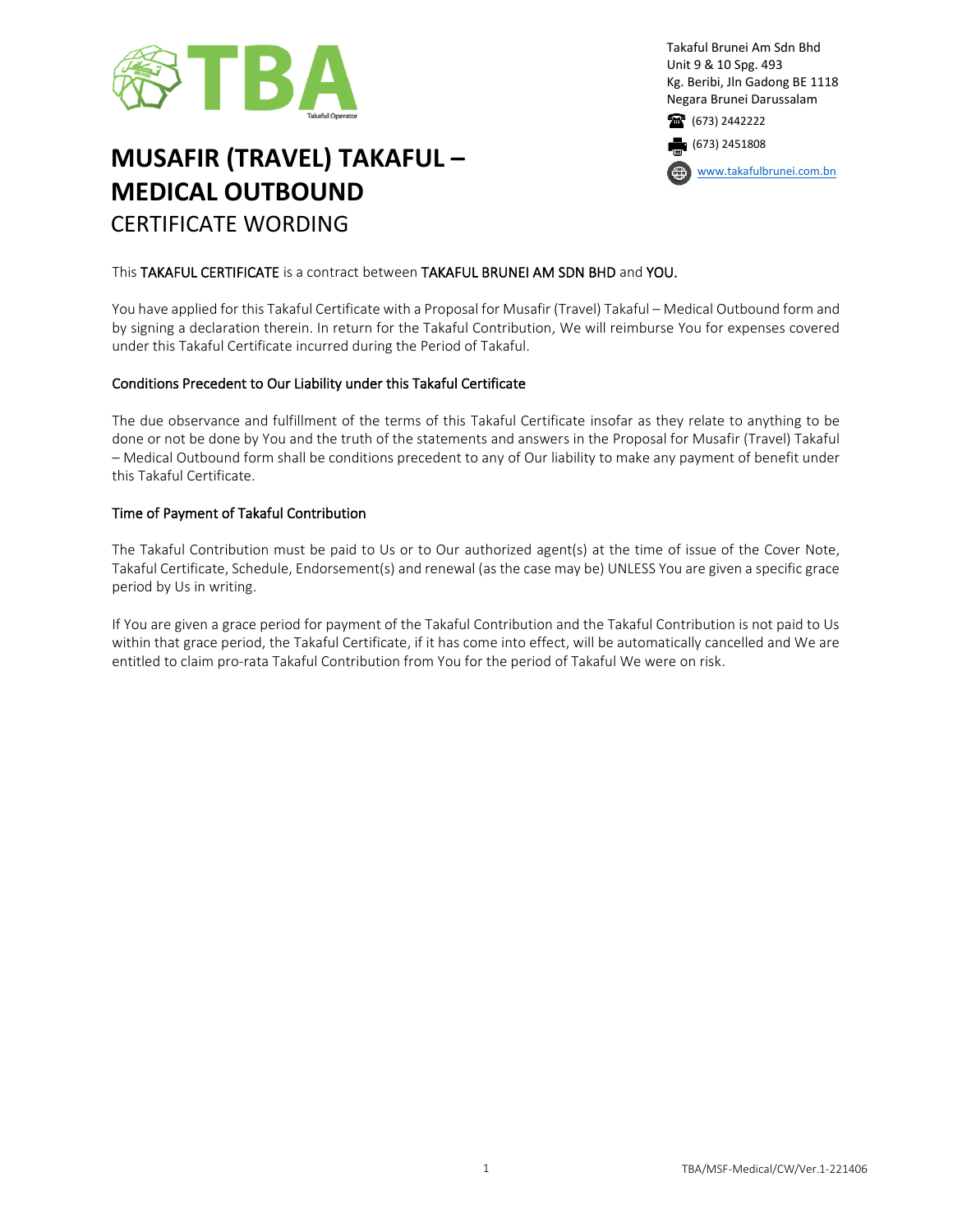## MEANING OF WORDS

Certain words in this Takaful Certificate or Your Schedule issued therewith have particular meanings, shown below. Each time we use one of these words, it will have the same meaning.

| <b>Takaful Certificate</b>             | The certificate issued by Us in accordance with the provisions of the Laws of Brunei<br>Darussalam, which is evidence that You have a valid Takaful cover with Us and, which<br>has not expired or has not been cancelled.                                                                                 |
|----------------------------------------|------------------------------------------------------------------------------------------------------------------------------------------------------------------------------------------------------------------------------------------------------------------------------------------------------------|
| Endorsement                            | All alterations or amendments to the wording or cover of Your Takaful Certificate and<br>for Your Schedule issued therewith which We have made or which You have asked for<br>and We have agreed to. Your Schedule will show details of any endorsement(s).                                                |
| Excesses/Excess                        | The amount that You must pay towards a claim and is specified in Your Schedule.                                                                                                                                                                                                                            |
| Period of Takaful                      | This is a period which You are covered for and is shown in Your Schedule and may<br>include any extension(s) thereof as may be granted at Our discretion.                                                                                                                                                  |
| Takaful Brunei Am Sdn<br>Bhd/We/Our/Us | Takaful Brunei Am Sdn Bhd, a company incorporated in Brunei Darussalam under the<br>Companies Act, Cap 39, Laws of Brunei Darussalam with an office at Unit 9 & 10,<br>Simpang 493, Kg Beribi, Jalan Gadong BE1118, Negara Brunei Darussalam.                                                              |
| <b>Takaful Contribution</b>            | The sum(s) specified as Takaful Contribution in Your Schedule.                                                                                                                                                                                                                                             |
| Participant/You/Your                   | The person or people named in Your Schedule.                                                                                                                                                                                                                                                               |
| Schedule                               | The schedule shows Your personal details, details of cover, Endorsement(s), and Takaful<br>Contribution. The Schedule is issued to You with Your Takaful Certificate.                                                                                                                                      |
| <b>Covered Trip</b>                    | The covered trip, which must be within the Geographical Limits, with the length of the<br>trip not exceeding ninety (90) days will begin at the time when You arrive at the<br>country(s) that is outside of Brunei Darussalam and will end at the time when You arrive<br>back in Brunei Darussalam.      |
| COVID-19                               | Coronavirus or SARS-CoV-2 as defined by the World Health Organisation (WHO).                                                                                                                                                                                                                               |
| Quarantine Order                       | Quarantine order issued by the applicable government/authority directing the<br>Participant to stay at home or at a government arranged accommodation or at another<br>quarantine address until the date that stated on the quarantine order (if issued).                                                  |
| <b>Repatriation Expenses</b>           | The costs involved in transporting the Participant or their mortal remains from the place<br>of accident or illness during Your Covered Trip back to Brunei Darussalam.                                                                                                                                    |
| <b>Geographical Limits</b>             | ASEAN - Singapore, Cambodia, Indonesia, Laos, Malaysia, Myanmar, Philippines,<br>Thailand, Vietnam and including Timor Leste.<br><b>WORLDWIDE</b> $-$ Anywhere in the World (excluding countries that are restricted by the<br>Brunei Government and countries that are sanctioned by the United Nations). |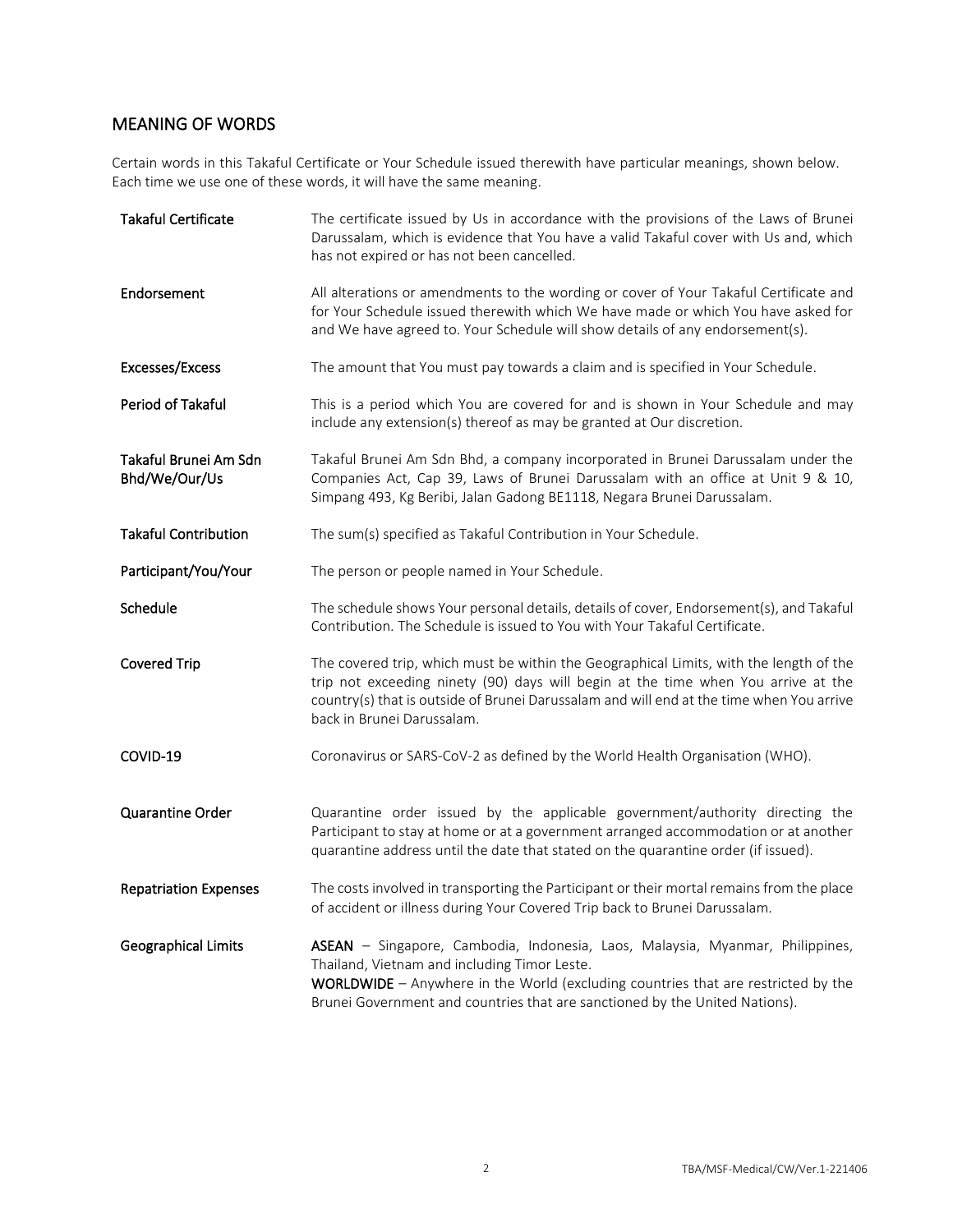### SCHEDULE OF BENEFITS

The Takaful Certificate covers:

| <b>Benefits</b> |                              | <b>Sum Covered</b> |
|-----------------|------------------------------|--------------------|
| ᅩ               | Medical Expenses Abroad      | BND20,000          |
|                 | <b>Repatriation Expenses</b> | BND5.000           |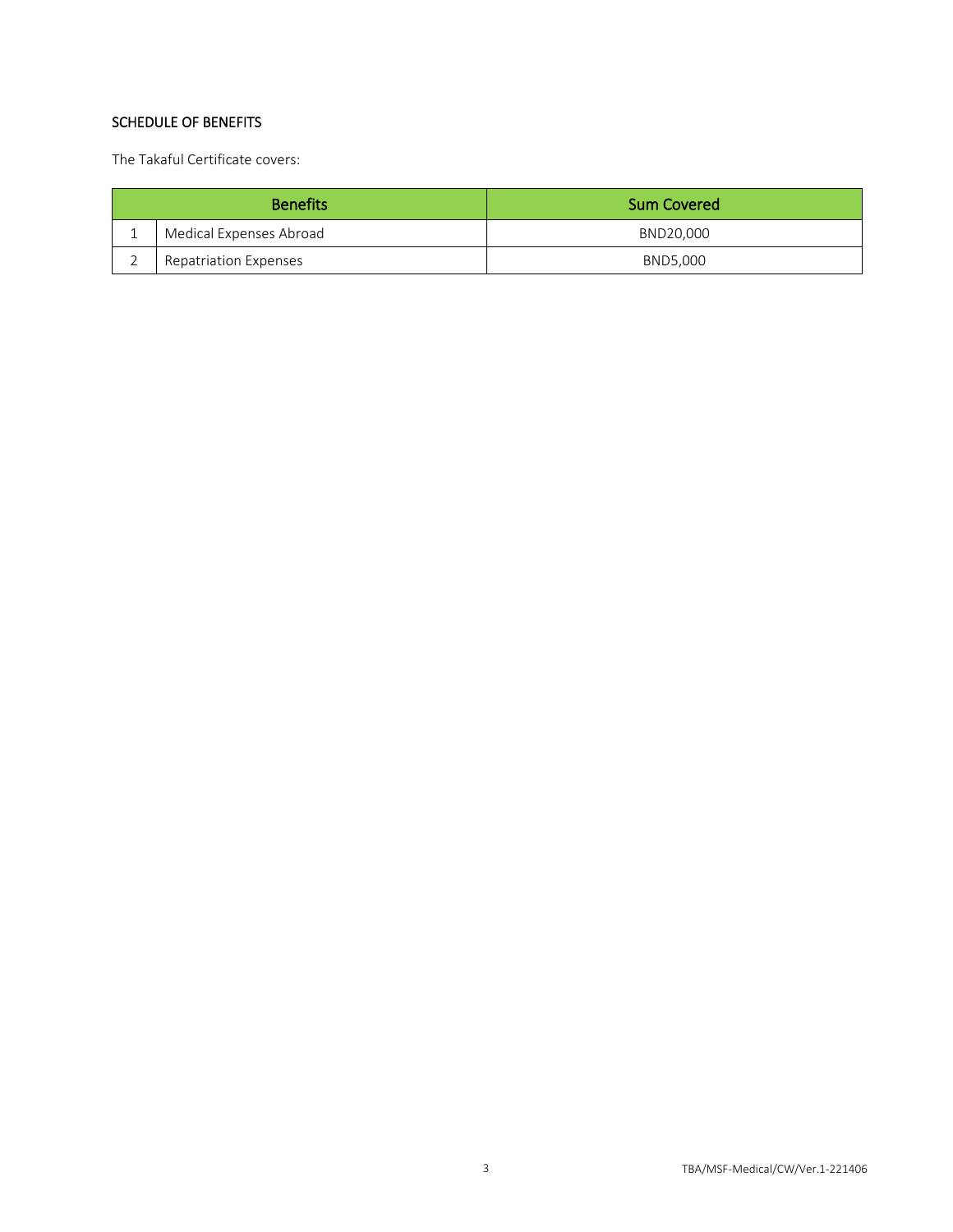#### SECTION 1 - MEDICAL EXPENSES ABROAD

What You are covered for:

| Reimbursement                                             | We will reimburse You for medical expenses.                                                                                                                                                                                                                                                                                                                                                                                                                                                                                                                                                                                                                                                                                                                                                                                                                                                                                                                                                                                                                                                                                                                        |
|-----------------------------------------------------------|--------------------------------------------------------------------------------------------------------------------------------------------------------------------------------------------------------------------------------------------------------------------------------------------------------------------------------------------------------------------------------------------------------------------------------------------------------------------------------------------------------------------------------------------------------------------------------------------------------------------------------------------------------------------------------------------------------------------------------------------------------------------------------------------------------------------------------------------------------------------------------------------------------------------------------------------------------------------------------------------------------------------------------------------------------------------------------------------------------------------------------------------------------------------|
| <b>Conditions for Medical</b><br><b>Expenses Coverage</b> | i.<br>Medical expenses must be the usual, customary, necessary and reasonable<br>costs of hospitalization, surgery, medical fees and pharmaceutical product<br>costs;<br>ii.<br>Medical expenses must be prescribed by the attending doctor;<br>iii.<br>Medical expenses incurred must be due to serious, sudden and unexpected<br>illness or expenses;<br>Medical expenses incurred must either be as a result of any accident or<br>iv.<br>illnesses during the Covered Trip, or incurred as a result of internationally<br>and locally recognized epidemics or pandemics (including COVID-19);<br>Medical expenses must be in accordance with Your Schedule per person<br>V.<br>per trip, or per year (in the case of annual cover);<br>You must be in compliance with any applicable Official Brunei Darussalam<br>vi.<br>Government travel guidelines; and<br>Any medical expenses must be evidenced with relevant original<br>vii.<br>documentation and receipts as per the Claims Procedure.                                                                                                                                                                |
| What You are not covered for:                             |                                                                                                                                                                                                                                                                                                                                                                                                                                                                                                                                                                                                                                                                                                                                                                                                                                                                                                                                                                                                                                                                                                                                                                    |
| This section does not cover                               | Any known conditions or circumstances prior to the inception of the Takaful<br>i.<br>Certificate or Endorsement, or prior to any trip;<br>Any pre-existing conditions whether You are aware of them or not;<br>ii.<br>Any non-medical expenses, such as accommodation and travel expenses<br>iii.<br>(inclusive of accommodation and travel expenses during quarantine period);<br>Any expenses relating to specialist treatment, which are not prescribed<br>iv.<br>and/or referred by a doctor in general practice;<br>Any expenses related to any Quarantine Order issued by the relevant<br>V.<br>authorities or any government of a country, which does not require<br>hospitalization;<br>vi. Any expenses incurred for the mandatory pre-departure and/or post-arrival<br>COVID-19 diagnostic tests that are required by the relevant authority or<br>government of a country;<br>vii. Any subsequent COVID-19 swab test expenses if Your result is found to be<br>negative; and<br>viii. Any expenses related to any COVID-19 treatment where such treatment was<br>first sought more than thirty (30) days from the time COVID-19 was first<br>diagnosed. |
| <b>Additional Information:</b>                            |                                                                                                                                                                                                                                                                                                                                                                                                                                                                                                                                                                                                                                                                                                                                                                                                                                                                                                                                                                                                                                                                                                                                                                    |
| Deductible                                                | Each and every claim shall be subject to a deductible of BND50.00.                                                                                                                                                                                                                                                                                                                                                                                                                                                                                                                                                                                                                                                                                                                                                                                                                                                                                                                                                                                                                                                                                                 |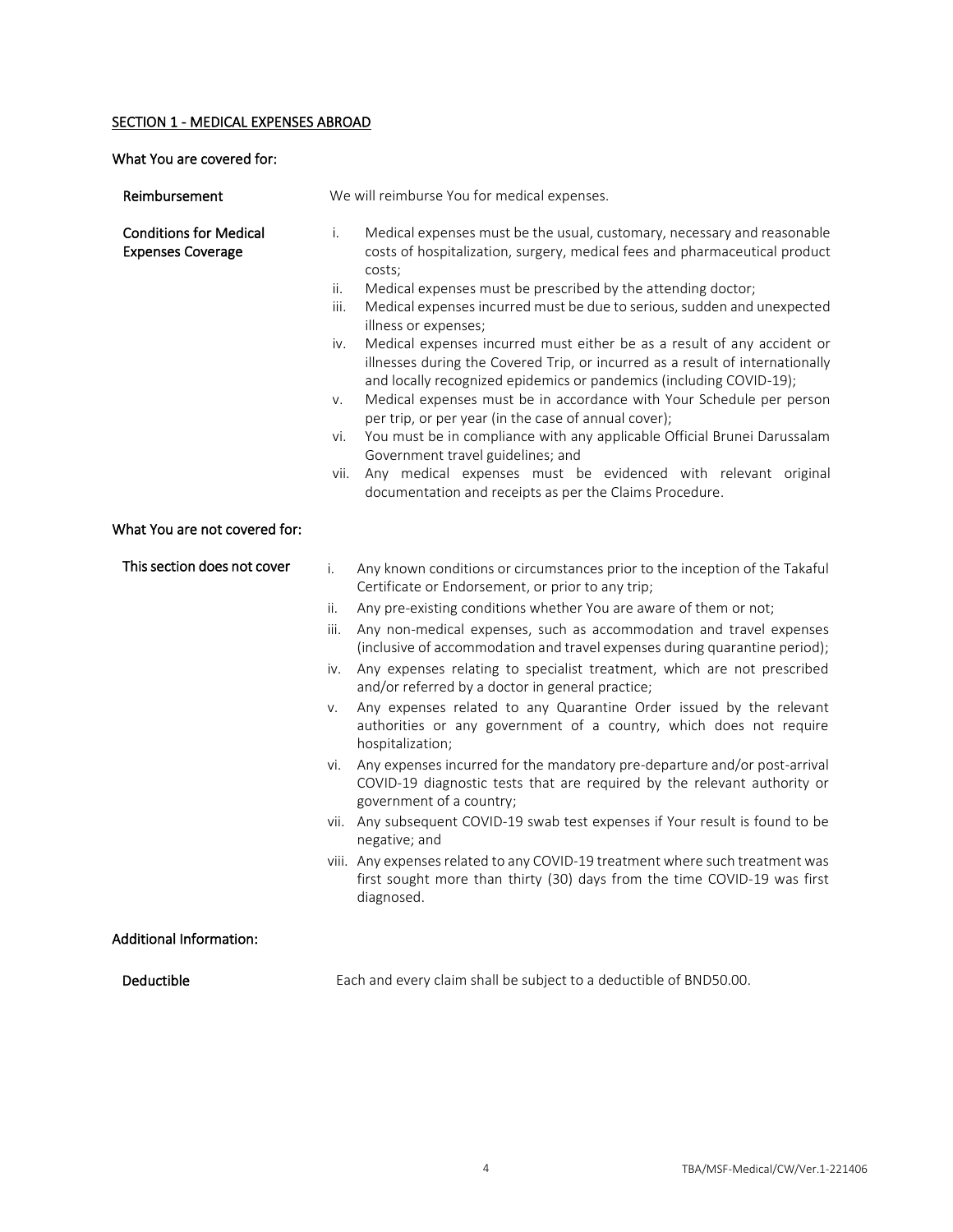## SECTION 2 - REPATRIATION EXPENSES

#### What You are covered for

| Reimbursement                      | We will reimburse You in respect of Repatriation Expenses of Your return to Brunei<br>Darussalam from Your Covered Trip, in accordance with Your Schedule. |
|------------------------------------|------------------------------------------------------------------------------------------------------------------------------------------------------------|
| <b>Conditions for Repatriation</b> | Any Repatriation Expenses must be evidenced with relevant original documentation                                                                           |
| <b>Expenses Coverage</b>           | and receipts as per the Claims Procedure.                                                                                                                  |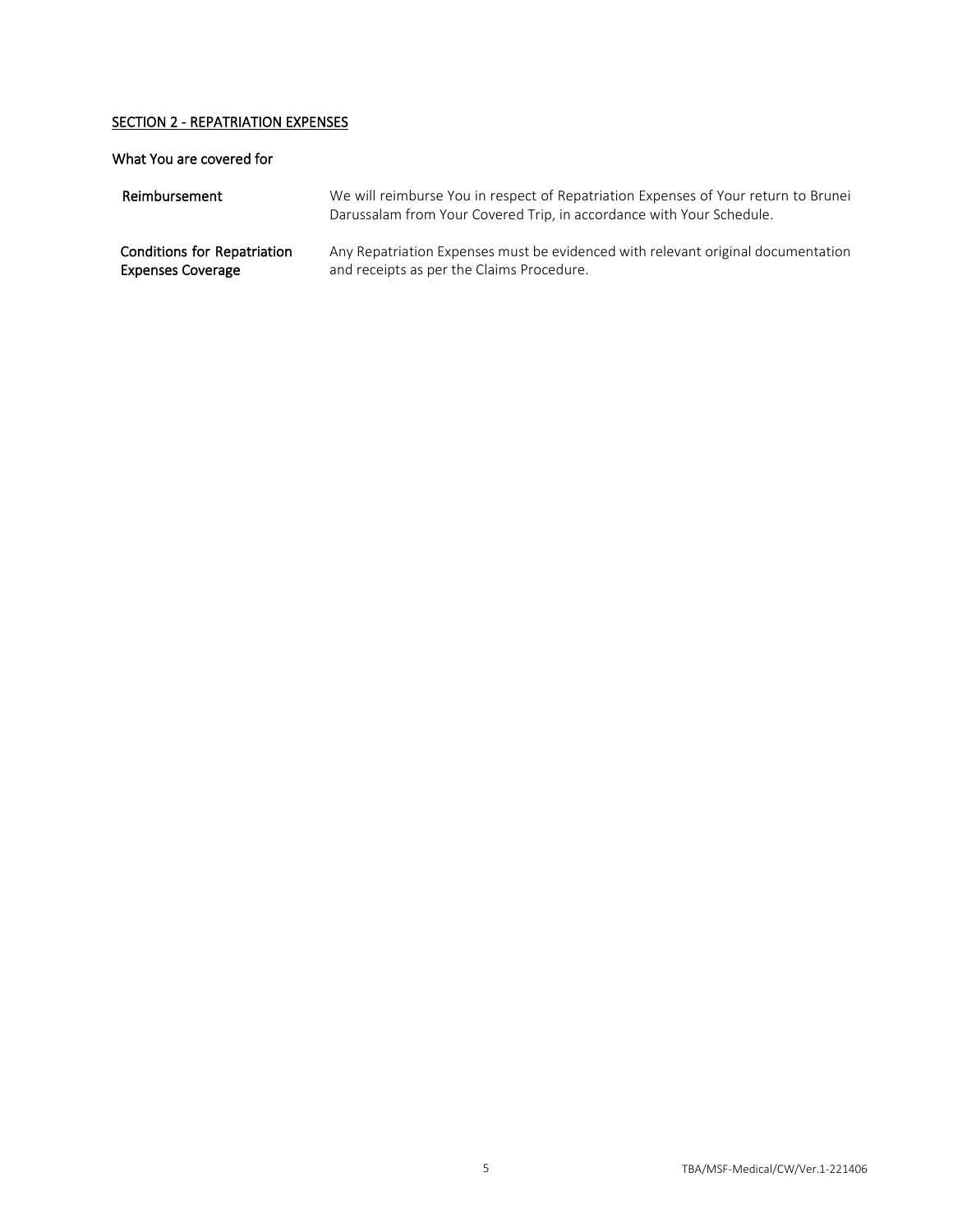#### GENERAL CONDITIONS

#### Cancellation of Certificate

You may cancel this Takaful Certificate by giving fourteen (14) days' written notice to Us provided no claim has occurred in the current Period of Takaful. We shall retain in the General Takaful Fund the Takaful Contribution You have paid on a pro-rata basis in proportion to when this Takaful Certificate was in force. The balance of the Takaful Contribution will be refunded to You after deduction of the Wakalah Fee and service charge for the cancellation. Cancellation will take effect from the date the notice of cancellation is received by Us.

We may cancel Takaful Certificate by giving fourteen (14) days' written notice by registered post to You at Your last known address. If You are entitled to a refund this will be given to You.

#### Takaful Principle and Distribution of Underwriting Surplus

#### TABARRU'

You hereby entrust Your Takaful Contribution to Us, of which 65% will be donated as Tabarru' into the General Takaful Fund to help other eligible Participants under the takaful contract.

#### WAKALAH

You hereby appoint Us as Wakeel (agent) to administer, manage, invest and distribute the General Takaful Fund to other Participants in times of misfortune, subject always to the terms and conditions stated in this Takaful Certificate and the Schedule. To this end, You agree to give 35% of the Takaful contribution to Us as a Wakalah Fee for the aforementioned services. You hereby also agree to give a fee from the surplus of the Takaful fund (if any) to Us at a percentage as approved by Our Shariah Advisory Body.

#### DISTRIBUTION OF UNDERWRITING SURPLUS

You hereby understand and agree that the underwriting surplus arising from the said Fund, if any, shall be managed by Us in a manner deemed fit by Us and in accordance with Shariah principles, which shall give benefits to You and the said Takaful Fund. You also understand that as agreed and approved by Our Shariah Advisory Body, the underwriting surplus will only be distributed to You as hibah upon renewal of this Takaful Certificate PROVIDED THAT You have not incurred any claim and received any benefit under this Takaful Certificate whilst it is in force. If there is no renewal of this Takaful Certificate, You further agree that there shall be no underwriting surplus distributed to You and it shall be made as Tabarru' in the General Takaful Fund for the benefits of the Takaful participants and the General Takaful Fund itself.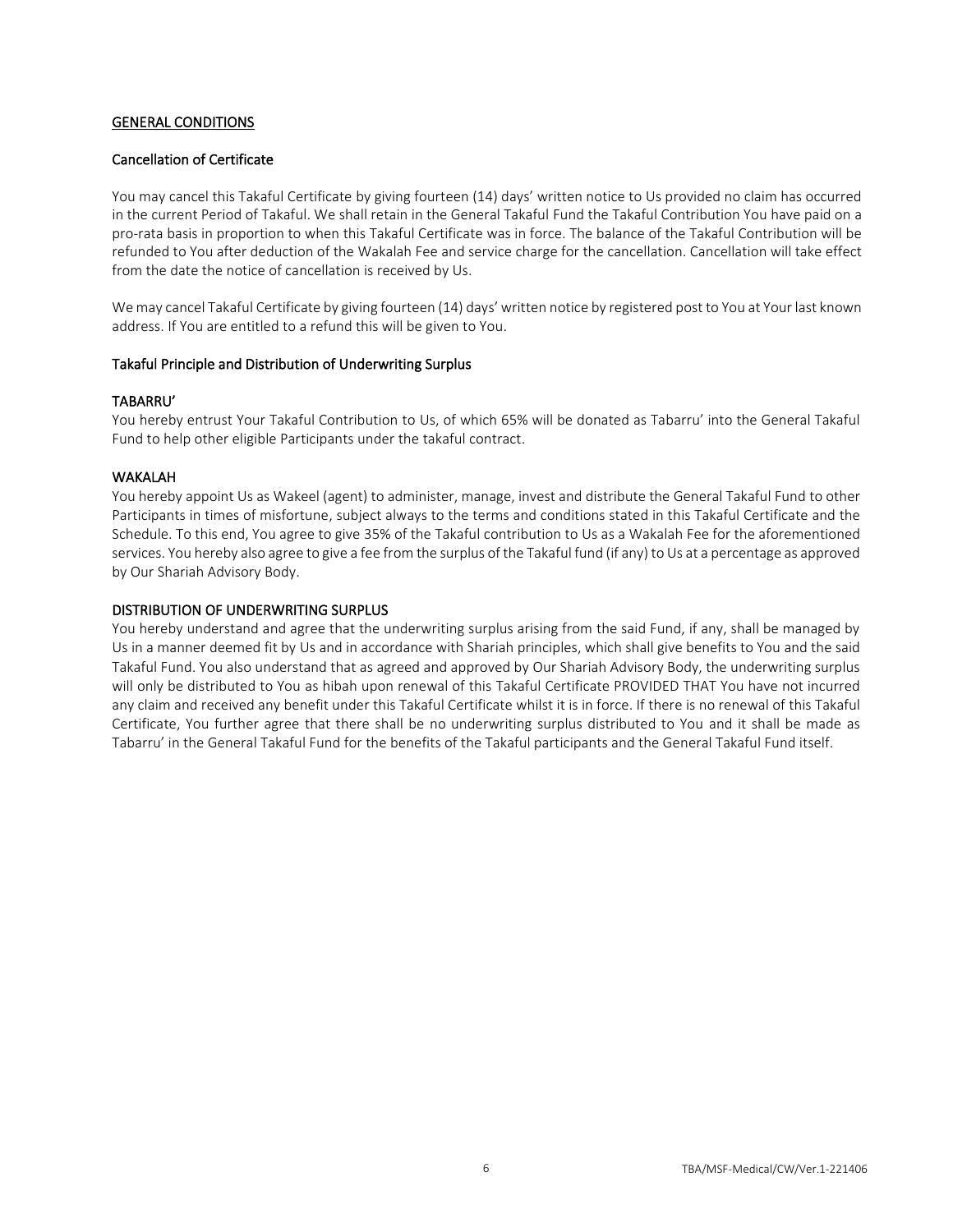#### GENERAL EXCLUSIONS

Your Takaful Certificate does not cover any of the following:

- (a) Any expenses incurred in any event occurring when You are in Brunei Darussalam;
- (b) Any compensation benefits, indemnity, or reimbursement for personal accident, baggage loss or damage, baggage delays, trip cancellations or trip curtailments, trip delays, missed flight connections, compassionate visits, escort of minor children, medical evacuations, compassionate emergency leave, hospital cash benefit, loss of credit card or personal money, loss of personal documents, loss of travel documents;
- (c) Any indemnity or reimbursement for any legal liability;
- (d) Any travel or legal assistance, or costs of any travel or legal assistance;
- (e) Any expenses incurred as a result of Your bad faith, participation in criminal acts, or as a result of fraudulent, seriously negligent or reckless actions, including Your actions in a state of derangement;
- (f) Any expenses incurred as a result of extraordinary natural phenomena such as floods, earthquakes, landslides, volcanic eruptions, atypical cyclonic storms, falling objects from space and aerolites, and in general, any extraordinary atmospheric, meteorological, seismic or geological phenomenon any other type of natural disaster;
- (g) Any expenses incurred as a result of events or actions of the armed forces or security forces in peacetime;
- (h) Any expenses incurred as a result of wars, with or without prior declaration, and any conflicts or international interventions using force or duress or military operations of whichever type;
- (i) Any expenses incurred as a result of engagement in active service in the armed forces or police of any nation, active participation in war (whether declared or not), invasion, act of foreign enemy, hostilities, civil war, rebellion, riot, revolution or insurrection;
- (j) Any expenses, regardless of any contributory cause(s), involving the use of or release or the threat thereof of any nuclear weapon or device or chemical or biological agent, including but not limited to expenses in any way caused or contributed to by an act of terrorism or war;
- (k) Any expenses incurred as a direct result of nuclear reaction or radiation;
- (l) Any expenses incurred as a result of taking part in bets, challenges or brawls, save in the case of legitimate defence or necessity;
- (m) Any expenses incurred as a result of participation in competitions, sports, and preparatory or training tests;
- (n) Any expenses related to accident or injury occurring due to engagement in any hazardous activity, pastime or pursuit, caving, mountaineering or rock climbing necessitating the use of guides or ropes, potholing, skydiving, parachuting, bungee-jumping, ballooning, hang-gliding, deep sea diving utilizing hard helmet with air hose attachments, martial arts, rallying, racing of any kind other than on foot, and any organized sports undertaken on a professional or sponsored basis;
- (o) Any expenses incurred as a result of participation in competitions or tournaments organised by sporting federations or similar organisations;
- (p) Any expenses incurred as a result of participation in hazardous winter and/or summer sports such as skiing and/or similar sports;
- (q) Any expenses incurred as a result of the use, as a passenger or crew, of means of air navigation not authorised for the public transport of travellers, as well as helicopters and any form of aerial flight except as a passenger on a scheduled airline flight or licensed charter aircraft over an established route;
- (r) Any expenses incurred as a result of accidents deemed legally to be work or labour accidents, as a consequence of a risk inherent to the work performed;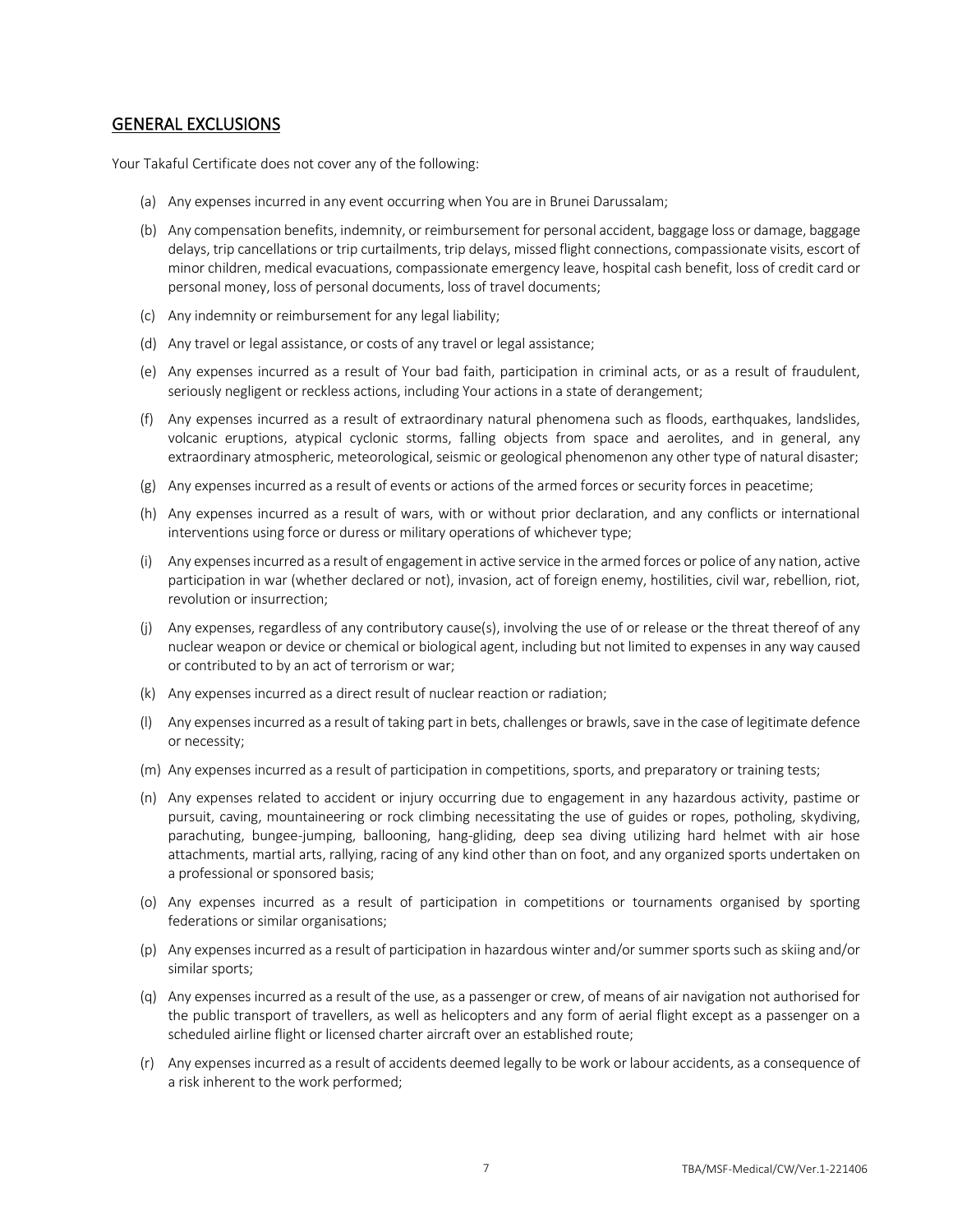- (s) Any expenses incurred as a result of illnesses or injuries arising from chronic ailments or from those that existed prior to the inception date of this Takaful Certificate;
- (t) Any expenses incurred as a result of a self-inflicted injury, suicide, drug addiction or abuse, alcohol abuse, sexually transmitted diseases;
- (u) Any expenses incurred as a result of traveling outside Brunei Darussalam contrary to the advice of a medical practitioner, or for the purpose of obtaining medical treatment or for rest and recuperation following any prior accident, illness or a pre-existing condition;
- (v) Any treatment or expenses related to childbirth, miscarriage or pregnancy;
- (w) Any expenses incurred for emotional, mental, psychiatric illness;
- (x) Any expenses incurred as a result of pre-existing conditions;
- (y) Any expenses incurred as a result of illness or injuries existing prior to the claim, unless expressly included in the private or special conditions and subject to payment of the relevant additional contribution;
- (z) Any expenses incurred as a result of Acquired Immune Deficiency Syndrome (AIDS) or any AIDS related condition or disease;
- (aa) Any expenses incurred as a result of travelling to seek medical treatment or waiting for an operation, post operation check-up or any other hospital treatment, or any medical investigations, tests or test results;
- (bb) Any expenses incurred as a result of travelling to seek immigration or political asylum; or
- (cc) Any expenses incurred for or as a result of any activity required from or on a ship or oil-rig platform, or at a similar off-shore location.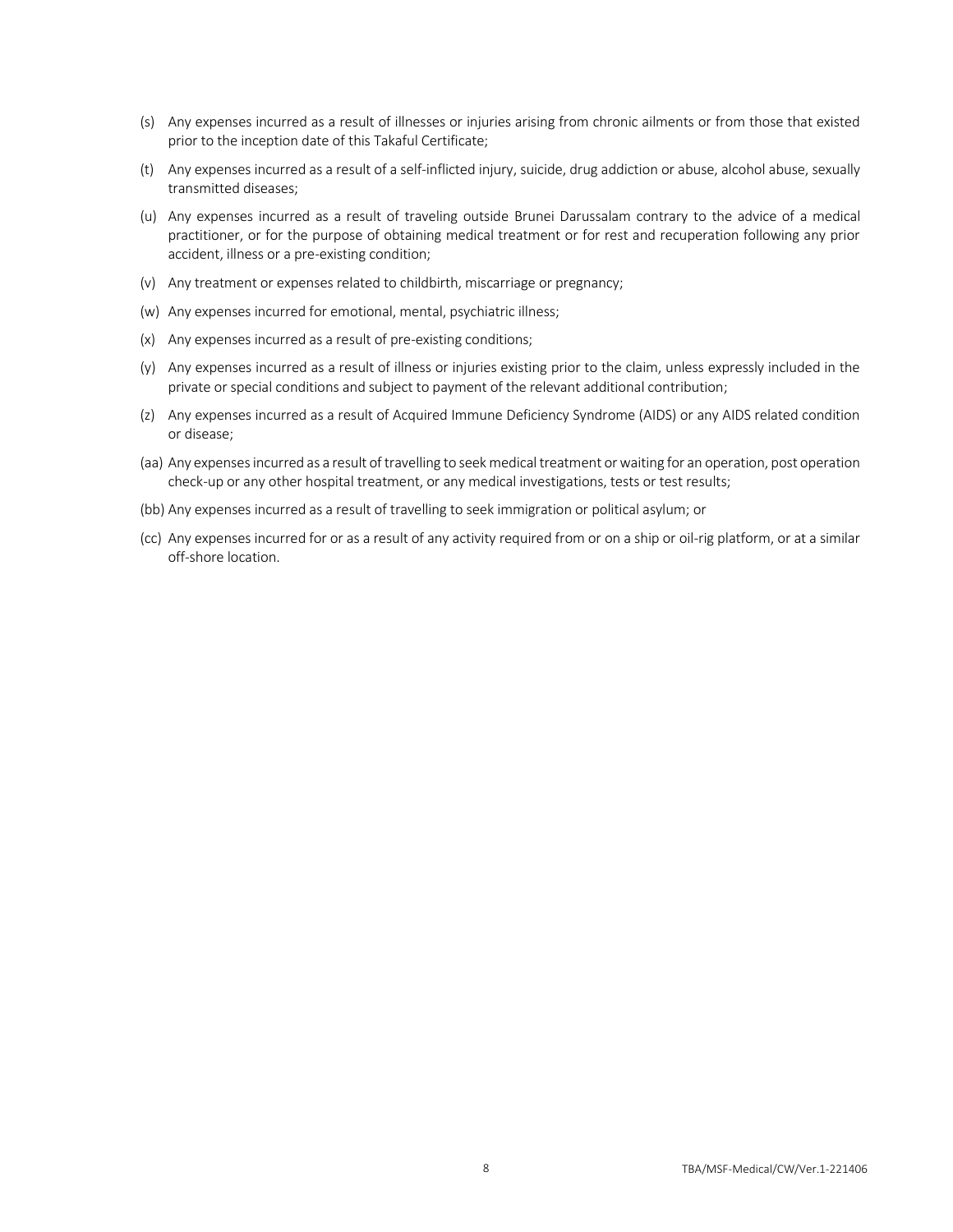### CLAIMS PROCEDURE

Notice of any claim must be given to Us within fourteen (14) days after the incident which may give rise to such a claim. All claims shall be made together with proof satisfactory to Us of medical expenses, death, illness, disability, injury or loss for which a claim is made hereunder and shall be rendered on demand at the claimant's own expense.

All claims must be submitted with comprehensive supporting information.

#### i. Reimbursement

We will act in good faith in all our dealings. Equally, the payment of claims is dependent on:

#### a. Medical Expenses

A duly completed claim form with physician report (stamped by the treating physician) must be submitted to Us with original supporting medical documents (documents are to be in English language or certified translated copies, where applicable) no later than thirty (30) days after the date of treatment or date of discharge from the hospital. We reserve the right to reject the claim if this condition is not complied with.

In cases of an accident or a medical emergency, a duly completed claim form with physician report (stamped by the treating physician) should be submitted to Us with original supporting medical documents (documents are to be in English Language or certified translated copies, where applicable) no later than thirty (30) days after the date of treatment or date of discharge from the hospital.

We shall reimburse You with deductible under the Takaful Certificate.

The deductible as specified in Your Schedule is on a per disability per person basis.

#### b. Repatriation Expenses

A duly completed claim form with a death certificate, funeral permit, and medical officer's declaration from any hospital or registered clinic, airway bill, official receipts (documents are to be in English language or certified translated copies, where applicable), as applicable, no later than thirty (30) days after the date of repatriation finalization. We reserve the right to reject the claim if this condition is not complied with.

We shall reimburse you with no deductible applied.

#### ii. Proof of Claim

Original documentation and receipts, together with a fully completed claim form must be submitted to Us within the time limits defined above. All cost incurred, if any, for obtaining and procuring all the documents/supporting documents shall be borne by You. Photocopies will not be accepted.

#### iii. Examinations

We reserve the right, through Our medical representative, to examine You whenever and so often as it may reasonably require. In addition, We shall have the right to require a post mortem examination, where this is not forbidden by law.

#### iv. Claims Payment

All payable expenses incurred will be reimbursed in Brunei Dollars (BND). Where the Takaful Certificate is issued in foreign currency, payment will be made at the exchange rate prevailing at time of payment provided by Bank Islam Brunei Darussalam Berhad.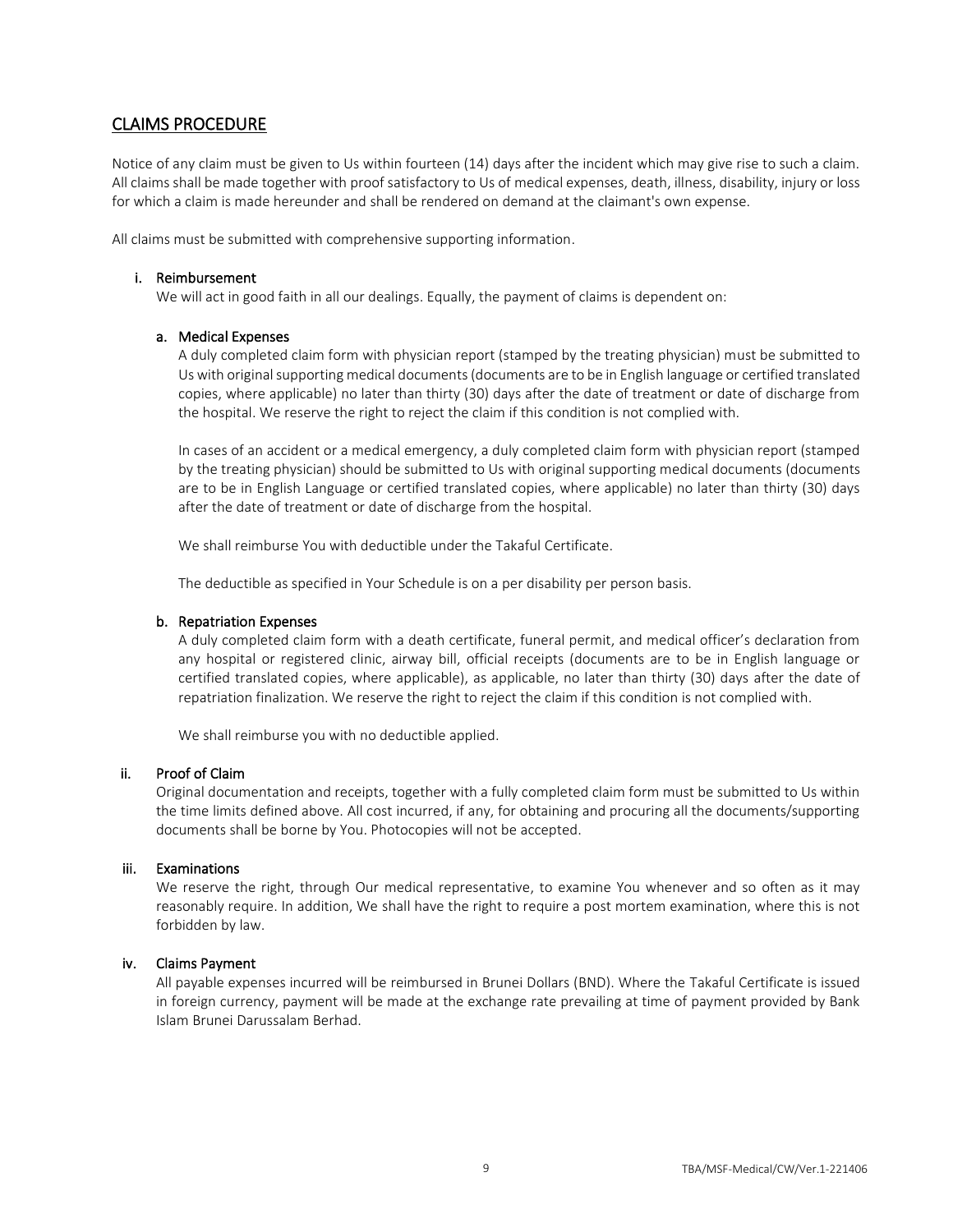

#### v. Rateable Proportion

Subject to the maximum limit under this Takaful Certificate, if at the time any claim arises under this Takaful Certificate and if there are any other subsisting Takaful / insurances, We shall not be liable to pay or contribute more than its rateable proportion of such claim and in relation to our maximum liability under this Takaful Certificate.

#### vi. Limitation

It is hereby provided that if no notice of claim of any claim is served on Us within six (6) months of the expiry of this Takaful Certificate, We shall not be liable under this Takaful Certificate for any claims whatsoever.

#### vii. Fraudulent Claims

If the claim is in any respect fraudulent or if any false declaration is made or used in support thereof, or if any fraudulent means or devices be used by You or any one acting on his behalf to obtain any benefit under this Takaful Certificate , or if the claim is occasioned by the willful act or with Your connivance, all benefits under this Takaful Certificate shall be forfeited. If any payment has been made by Us, We have the right to recover such payment and take legal action against You.

#### viii. Legal Proceedings

No action in law or equity shall be brought to recover under this Takaful Certificate until after the expiration of sixty (60) days from the date the proof of claim has been furnished in accordance with the conditions of this Takaful Certificate.

#### ix. Dispute Resolution

The parties hereby consent to the jurisdiction of the Courts of Brunei Darussalam to settle any disputes that may arise out of or in connection with this Takaful Certificate. However, prior to commencing of any legal action or proceedings before the Courts, Parties shall have first made every effort to resolve such dispute amicable through direct informal negotiation within thirty (30) business days from the date when such dispute arose.

#### x. Governing Law

This Takaful Certificate shall be governed and construed in accordance with the Laws of Brunei Darussalam.